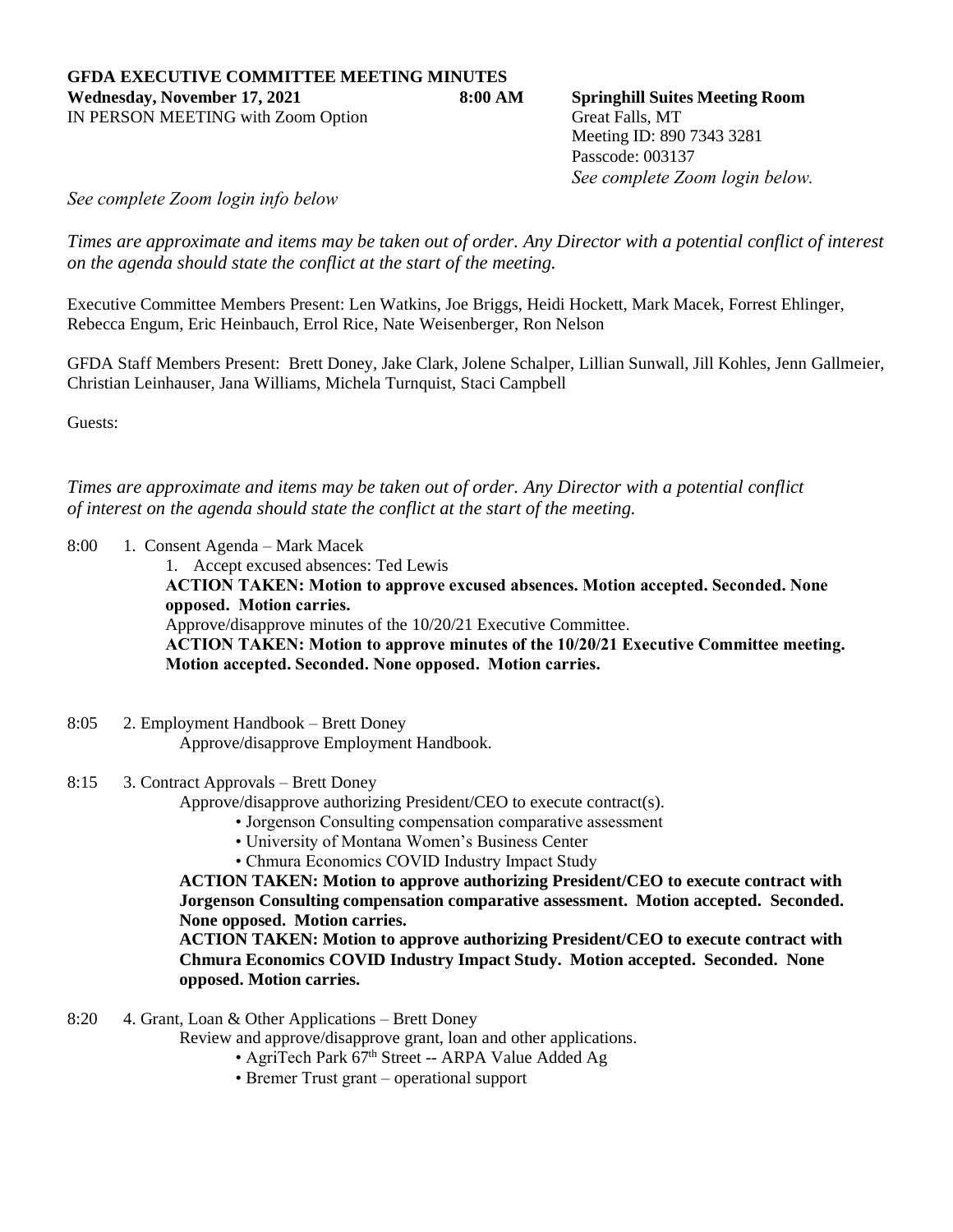- 8:25 5. Angel Investor Network Brett Doney Discuss retaining securities counsel. Take action as desired by Committee.
- 8:30 6. Strategic Planning Brett Doney Review Mission and Vision first draft. Discuss board meeting schedule. Discussion staff positions. Take action as desired by Committee.
- 8:40 7. AgriTech Park Nate Weisenburger & Brett Doney Discuss Park status. Take action as desired by Committee.
- 8:45 8. Brownfield Eric Hinebauch & Lillian Sunwall Approve/disapprove new brownfield assessment(s) as recommended by Brownfields Advisory Committee. Take action as desired by Committee. • Big Horn phase 2 **ACTION TAKEN: Motion to approve brownfield assessment for Big Horn phase 2. Motion accepted. Seconded. None opposed. Motion carries. Ron Nelson abstained from voting.**
- 8:50 9. Investment Ted Lewis & Jenn Gallmeier Discuss status of investment efforts.

Approve/disapprove any investor pledge charge-off(s).

- 8:55 10. Loan Portfolio Rebecca Engum and Brett Doney Review October Loan Portfolio Report. Discuss loan interest. Take action as desired by Committee.
- 9:00 11. Financial Mark Cappis & Jana Williams Review October Financial Report.

Decide whether to issue RFP for audit and tax return services.

- 9:10 12. CEO Performance Review Mark Macek Discuss Board input process. Take action as desired by Committee.
- 9:15 13. Pipeline Report Jolene Schalper
- 9:20 14. CEO Report Brett Doney
- 9:25 15. Public Comment Mark Macek Opportunity for public comment.

## Complete Zoom Login Info

Topic: GFDA Executive Committee Time: Nov 17, 2021 08:00 AM Mountain Time (US and Canada)

Join Zoom Meeting https://us02web.zoom.us/j/84483628095?pwd=UFpyOHRHWEdZSDRDUTFTa0x5OXpMZz09

Meeting ID: 844 8362 8095 Passcode: 784642 One tap mobile +12532158782,,84483628095#,,,,\*784642# US (Tacoma) +16699009128,,84483628095#,,,,\*784642# US (San Jose)